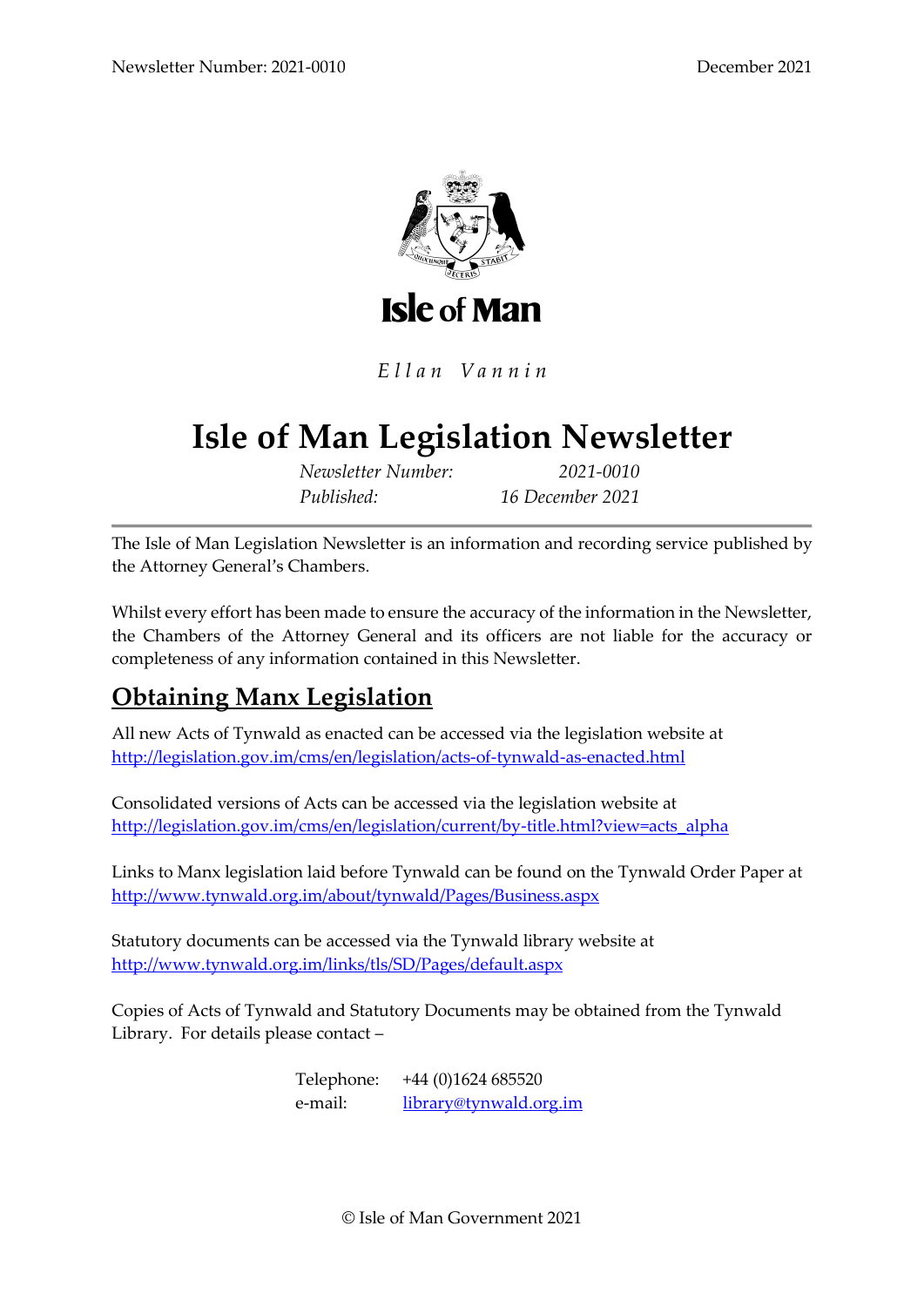# **Acts of Tynwald**

# **Royal Assent announced to Tynwald – December 2021**

| AT 20 of 2021 | <b>Climate Change Act 2021</b>                                                                                                                                                                                                                                                                                                                                                                                                                                                                                                                                                   |  |  |
|---------------|----------------------------------------------------------------------------------------------------------------------------------------------------------------------------------------------------------------------------------------------------------------------------------------------------------------------------------------------------------------------------------------------------------------------------------------------------------------------------------------------------------------------------------------------------------------------------------|--|--|
|               | AN ACT to set a target year of 2050 and to make provision for the<br>setting of interim targets for the reduction of greenhouse gas<br>emissions; to make provision about the mitigation of climate change<br>and the enhancement of natural carbon storage; to impose climate<br>change duties on public bodies; to make provision for energy<br>generation and energy use and for the reduction and recycling of<br>waste; and for connected purposes.<br>Signed in Tynwald: 20 July 2021<br>Received Royal Assent: 14 December 2021<br>Announced to Tynwald: 14 December 2021 |  |  |
| Commencement: | Parts 1 to 4, sections 21 to 23, sections 28, 29, 30(1), (2), (4), (5) and (6),<br>31, 34, 35 and 36 of, and paragraph 3(a) and (b) of the Schedule on<br>passing; remainder by Appointed Day Order.                                                                                                                                                                                                                                                                                                                                                                             |  |  |
| AT 21 of 2021 | <b>Enterprise (Aviation and Merchant Shipping)(Miscellaneous</b><br><b>Amendments</b> ) Act 2021                                                                                                                                                                                                                                                                                                                                                                                                                                                                                 |  |  |
|               | AN ACT to amend the Airports and Civil Aviation Act 1987 to<br>amend the powers to make regulations and orders under that Act;<br>amend the enforcement and discretionary powers under that Act;<br>amend the Merchant Shipping (Miscellaneous Provisions) Act 1996<br>to permit the exemption, discount or deferral of fees payable under<br>that Act; and repeal the Merchant Shipping (Load Lines) Act 1981;<br>and connected purposes.                                                                                                                                       |  |  |
|               | Signed in Tynwald: 20 July 2021<br>Received Royal Assent: 14 December 2021<br>Announced to Tynwald: 14 December 2021                                                                                                                                                                                                                                                                                                                                                                                                                                                             |  |  |
| Commencement: | Whole Act on day after passing.                                                                                                                                                                                                                                                                                                                                                                                                                                                                                                                                                  |  |  |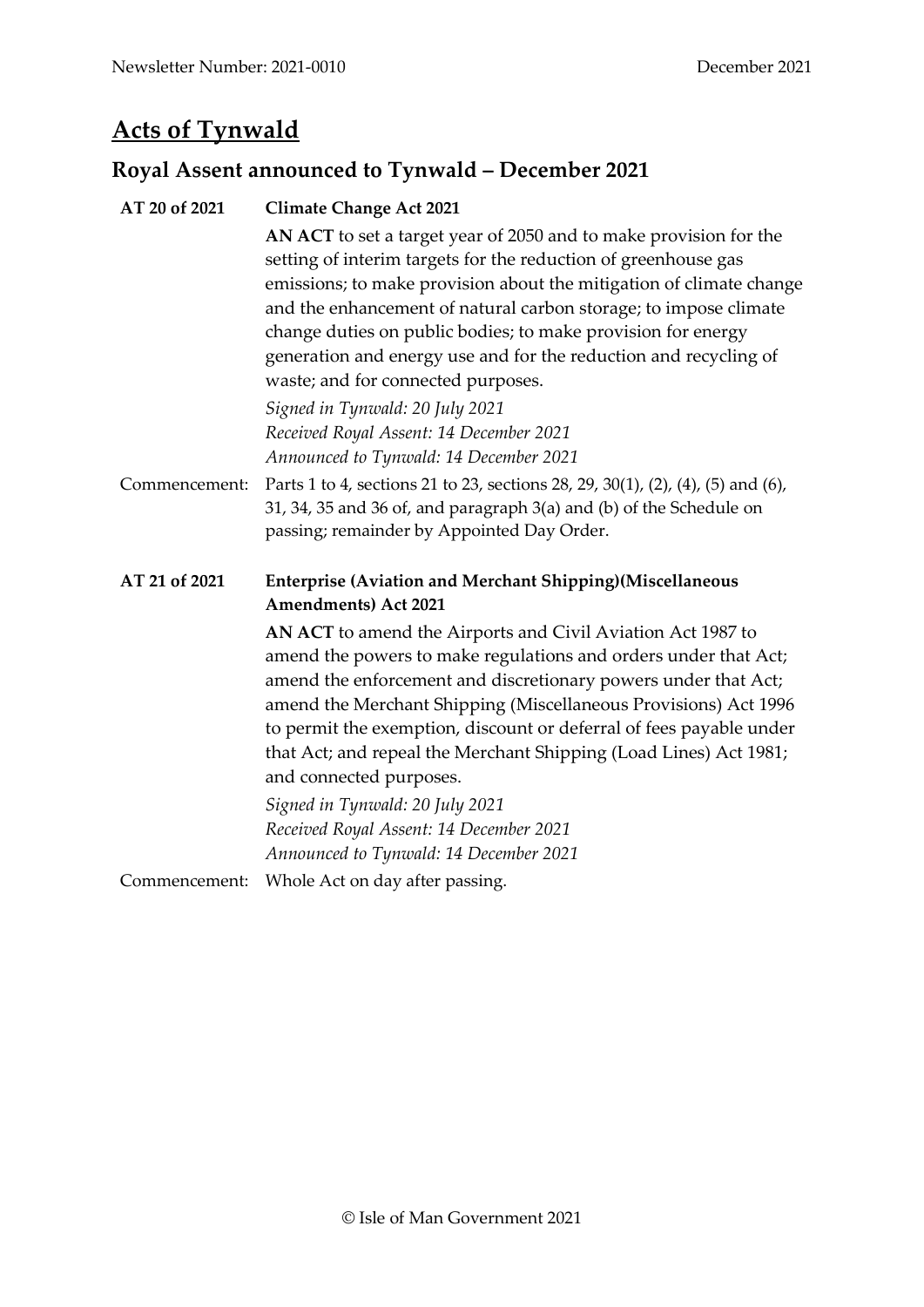| AT 22 of 2021 | <b>Administration of Justice and Other Amendments Act 2021</b>                                                                                                                                                                                                                                                                                                                                                                                                                                    |
|---------------|---------------------------------------------------------------------------------------------------------------------------------------------------------------------------------------------------------------------------------------------------------------------------------------------------------------------------------------------------------------------------------------------------------------------------------------------------------------------------------------------------|
|               | AN ACT to amend the Administration of Justice Act 1981 to make<br>provision for the keeping of a register of judgments and debts<br>enforceable by a warrant for payment; to make certain other<br>amendments relating to the disclosure of information for the<br>purposes of the register of judgments and the enforcement of<br>executions; to amend the Summary Jurisdiction Act 1989 in respect<br>of the register of sums adjudged to be paid on conviction; and for<br>connected purposes. |
|               | Signed in Tynwald: 20 July 2021<br>Received Royal Assent: 14 December 2021                                                                                                                                                                                                                                                                                                                                                                                                                        |
|               | Announced to Tynwald: 14 December 2021                                                                                                                                                                                                                                                                                                                                                                                                                                                            |
| Commencement: | Sections 1 and 2 on passing; remainder by Appointed Day Order.                                                                                                                                                                                                                                                                                                                                                                                                                                    |
| AT 23 of 2021 | Landlord Registration (Private Housing) Act 2021                                                                                                                                                                                                                                                                                                                                                                                                                                                  |
|               | AN ACT to provide for the registration of landlords and landlords'<br>representatives of private rented dwellings; for the application and<br>enforcement of standards for landlords, landlords' representatives<br>and private rented dwellings; for the regulation and protection of<br>occupancy deposits; for the monitoring of the private rented sector;<br>and for connected purposes.<br>Signed in Tynwald: 20 July 2021                                                                  |
|               | Received Royal Assent: 14 December 2021                                                                                                                                                                                                                                                                                                                                                                                                                                                           |
|               | Announced to Tynwald: 14 December 2021                                                                                                                                                                                                                                                                                                                                                                                                                                                            |
| Commencement: | Sections 1 and 2 on passing; remainder by Appointed Day Order.                                                                                                                                                                                                                                                                                                                                                                                                                                    |
| AT 24 of 2021 | Liquor Licensing and Public Entertainments Act 2021                                                                                                                                                                                                                                                                                                                                                                                                                                               |
|               | AN ACT to repeal and re-enact, with amendments, the Licensing<br>Act 1995, make provision for the regulation and supply of liquor<br>and for the regulation of public entertainments; and for connected<br>purposes                                                                                                                                                                                                                                                                               |
|               | Signed in Tynwald: 20 July 2021                                                                                                                                                                                                                                                                                                                                                                                                                                                                   |
|               | Received Royal Assent: 14 December 2021<br>Announced to Tynwald: 14 December 2021                                                                                                                                                                                                                                                                                                                                                                                                                 |
| Commencement: | Sections 1, 2, 62, 65 and 66 on passing; remainder by Appointed Day<br>Order.                                                                                                                                                                                                                                                                                                                                                                                                                     |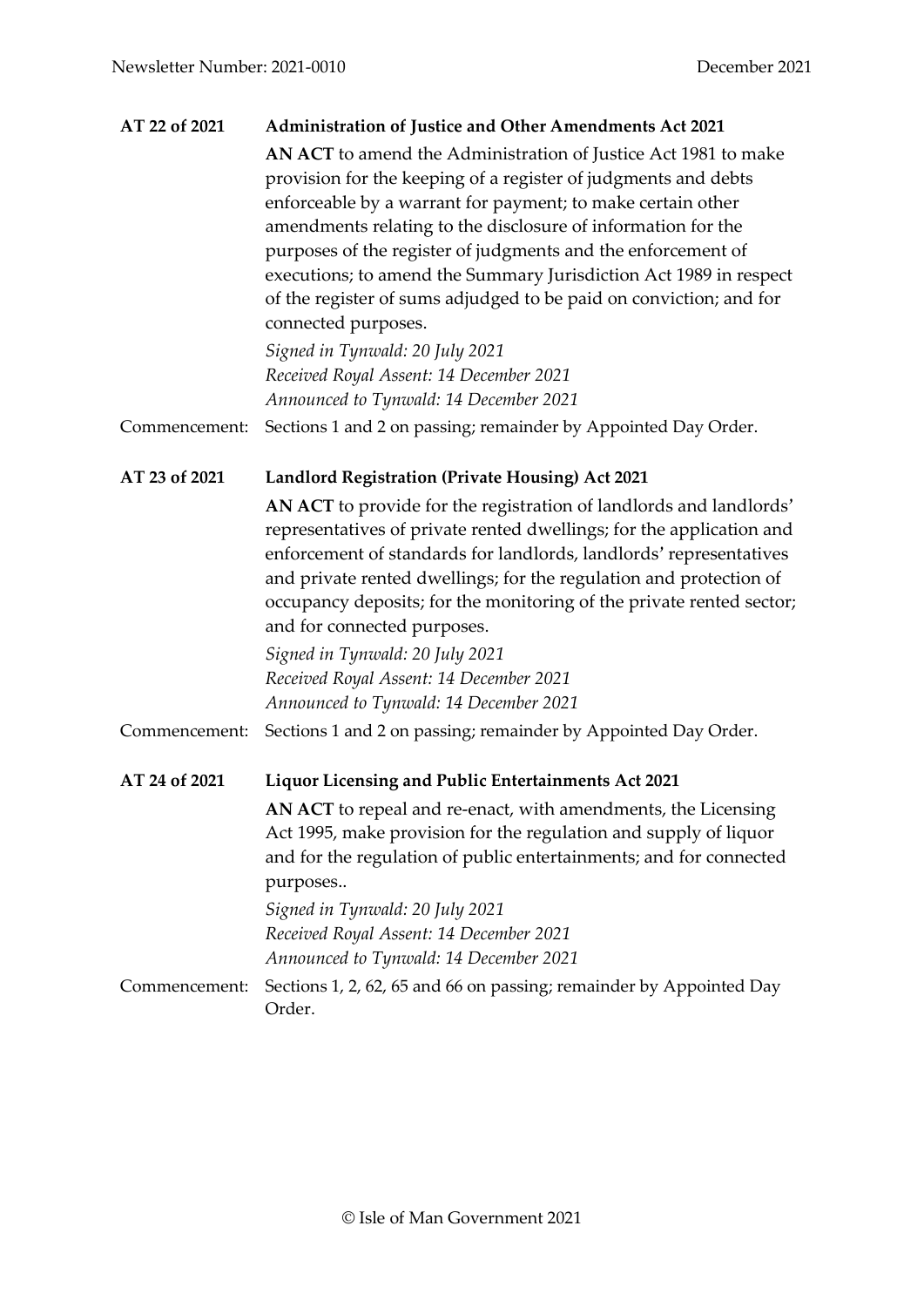#### **Acts repealed – December 2021**

The following Act was wholly repealed in December 2021.

| AT 24 of 1981 | <b>Merchant Shipping (Load Lines) Act 1981</b>            |
|---------------|-----------------------------------------------------------|
| Repealed by:  | Enterprise (Aviation and Merchant Shipping)(Miscellaneous |
|               | Amendments) Act 2021                                      |
| Effective:    | 15 December 2021                                          |

#### **Statutory Documents**

No Appointed Day Orders were laid at the December 2021 sitting of Tynwald.

#### **Statutory Documents included on the Tynwald Order Paper – December 2021**

Statutory Documents listed by enabling legislation.

The following statutory documents were included on the Order Papers for the December 2021 sittings of Tynwald.

| Tynwald        | <b>Enabling Legislation</b>     | <b>SD</b> | <b>SD</b> Title                     |
|----------------|---------------------------------|-----------|-------------------------------------|
| <b>Sitting</b> |                                 | Number    |                                     |
| December       | Currency Act 1992               | 2021/0334 | Currency (Christmas Nativity        |
| 2021           |                                 |           | Collection) £2 Coin Order 2021      |
| December       | Currency Act 1992               | 2021/0335 | <b>Currency (Pioneering Women's</b> |
| 2021           |                                 |           | Suffrage Collection) £2 Coin        |
|                |                                 |           | Order 2021                          |
| December       | Financial Provisions and        | 2021/0328 | Manx Restart (Amendment)            |
| 2021           | Currency Act 2011               |           | Scheme 2021                         |
| December       | <b>Financial Provisions and</b> | 2021/0377 | Christmas Holiday Food              |
| 2021           | Currency Act 2011               |           | Voucher Scheme 2021                 |
| December       | <b>Fisheries Act 2012</b>       | 2021/0342 | Inland Fisheries (Amendment)        |
| 2021           |                                 |           | Regulations 2021                    |
| December       | Fisheries Act 2012              | 2021/0344 | Sea Fisheries (Licensing)           |
| 2021           |                                 |           | (Fishing Vessels) Regulations       |
|                |                                 |           | 2021                                |
| December       | Immigration Act 1971            | 2021/0358 | Statement of Changes in             |
| 2021           |                                 |           | <b>Immigration Rules</b>            |
| December       | Interpretation Act 2015         | 2021/0308 | <b>Public Sector Pensions</b>       |
| 2021           |                                 |           | Administration (Fees) Order         |
|                |                                 |           | 2021                                |
| December       | Licensing Act 1995              | 2021/0339 | Liquor Licensing (Occasional        |
| 2021           |                                 |           | Licences) (Temporary                |
|                |                                 |           | Modification) Order 2021            |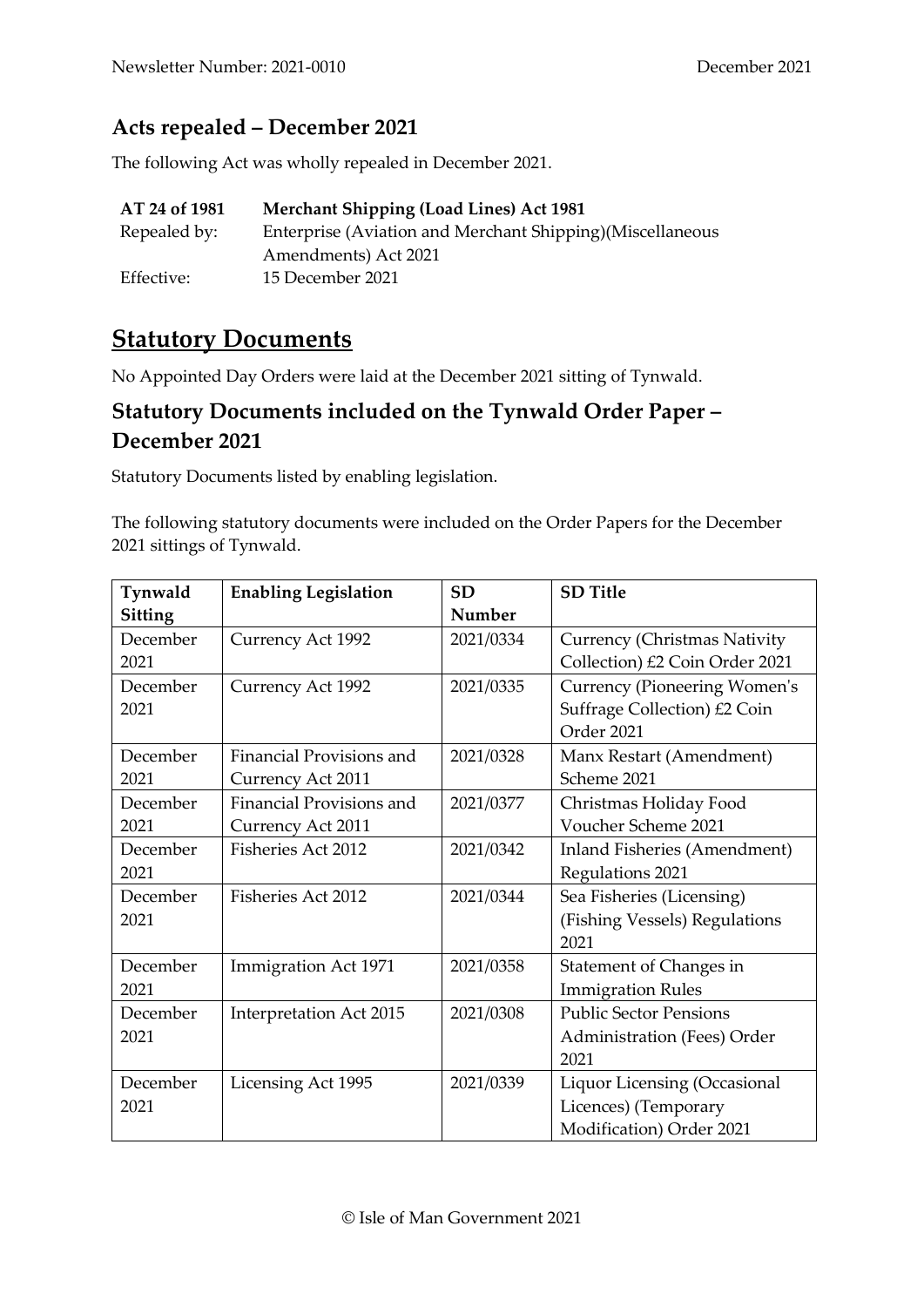| December | Pensions Schemes Act              | 2021/0331 | Pension Schemes Legislation             |
|----------|-----------------------------------|-----------|-----------------------------------------|
| 2021     | 1995                              |           | (Application) (Amendment)               |
|          |                                   |           | (No. 2) Order 2021                      |
| December | Public Health Act 1990            | 2021/0368 | <b>Public Health Protection</b>         |
| 2021     |                                   |           | (Coronavirus)(Amendment)(No.            |
|          |                                   |           | 19) Regulations 2021                    |
| December | <b>Public Sector Pensions Act</b> | 2021/0306 | <b>Public Sector Pensions (Internal</b> |
| 2021     | 2011                              |           | <b>Dispute Resolution Procedures)</b>   |
|          |                                   |           | (Amendment) Regulations 2021            |
| December | <b>Public Sector Pensions Act</b> | 2021/0307 | <b>Public Sector Pensions (Cost</b>     |
| 2021     | 2011                              |           | Sharing) (Amendment) Scheme             |
|          |                                   |           | 2021                                    |
| December | Social Security Act 2000          | 2021/0332 | Social Security Contributions           |
| 2021     |                                   |           | and Benefits Act 1992                   |
|          |                                   |           | (Application) (Amendment)               |
|          |                                   |           | (No. 9) Order 2021                      |
| December | Social Security Act 2000          | 2021/0361 | Social Security Contributions           |
| 2021     |                                   |           | and Benefits Act 1992                   |
|          |                                   |           | (Application)(Amendment)                |
|          |                                   |           | (No.10) Order 2021                      |
| December | Value Added Tax Act 1996          | 2021/0305 | Value Added Tax (Payments On            |
| 2021     |                                   |           | Account) (No. 2) (Amendment)            |
|          |                                   |           | Order 2021                              |

# **Government Circulars**

#### **Government Circulars included on the Tynwald Order Paper – December 2021**

The following government circular was included on the Order Papers for the December 2021 sittings of Tynwald.

| Tynwald  | <b>Enabling Legislation</b>       | <b>GC</b> | <b>GC Title</b>        |
|----------|-----------------------------------|-----------|------------------------|
| Sitting  |                                   | Number    |                        |
| December | Social Security                   | 2021/0077 | Treasury Notice - Manx |
| 2021     | <b>Contributions and Benefits</b> |           | Earnings Replacement   |
|          | Act 1992                          |           | Allowance (No. 6)      |

# **Synod Measures**

#### **Royal Assent announced to Tynwald – December 2021**

No Synod Measures had Royal Assent announced at the December 2021 sitting of Tynwald.